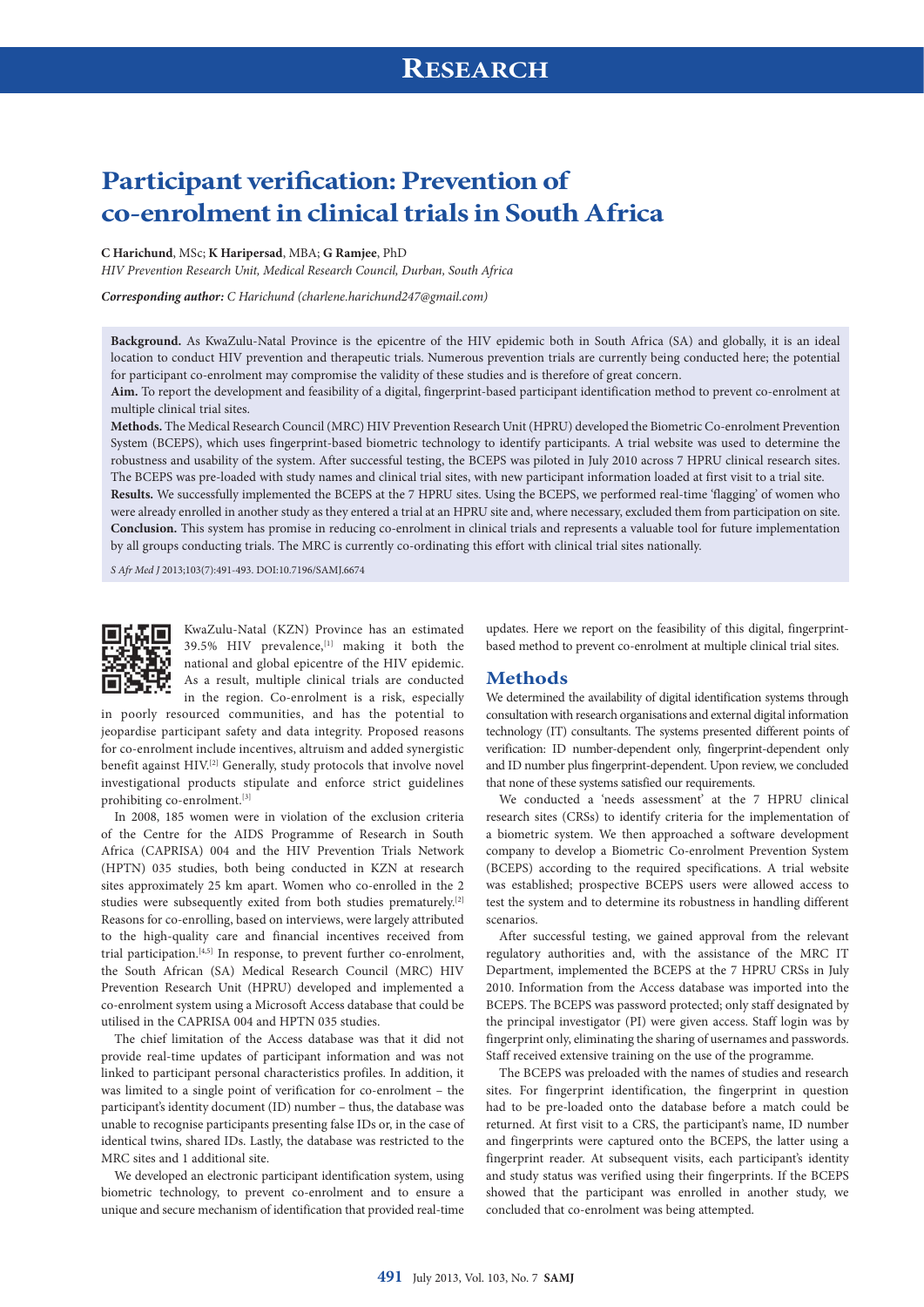## **RESEARCH**

|  |  | Table 1. Comparison of the co-enrolment systems |  |
|--|--|-------------------------------------------------|--|
|--|--|-------------------------------------------------|--|

| $\mathbf{r}$                                                    |                                            |                                                              |
|-----------------------------------------------------------------|--------------------------------------------|--------------------------------------------------------------|
|                                                                 | <b>MS Access database</b>                  | <b>BCEPS</b>                                                 |
| Location                                                        | Site and study specific                    | Web-based, linked across all CRSs                            |
| Access to participant data                                      | Site and study specific                    | Linked across sites, all past and current<br>studies         |
| Quality control of participant's information entered<br>at CRSs | Unable to generate quality-control reports | Daily quality-control reports generated                      |
| Database access                                                 | Open to all staff                          | Restricted fingerprint login access for<br>each staff member |
| Point of verification for participants                          | ID number                                  | ID number and fingerprints                                   |
| Back-up system <sup>*</sup>                                     | No back-up <sup><math>\dagger</math></sup> | 3G card and laptop                                           |

MS = Microsoft; BCEPS = Biometric Co-enrolment Prevention System; CRS = clinical research sites; ID = identity document. \*Alternative system available to verify enrolment at other sites during loss of internet connectivity.

† Staff had to manually call other sites to assess if participant was enrolled there (time-consuming).

The BCEPS was designed to allow access by multiple CRSs and research organisations in different provinces. A memorandum of understanding (MoU) and standard operating procedure is signed by all research organisations prior to BCEPS implementation.

#### **Results**

### **BCEPS design and implementation**

After testing of the trial website, we determined that the infrastructure and running costs of implementation would include: a computer and fingerprint reader of approximately US\$2 000, an internet connection, and an annual fee of US\$0.71 per active record for system maintenance.

We implemented the BCEPS at one site at a time to ensure that the system functioned optimally. The fingerprint and profile of each user was required for login and needed to be entered into the system; this was timeconsuming, but only delayed implementation by a week. Staff experienced no challenges in learning how to use the programme. During the transition from the Access database to the BCEPS, some participants' fingerprints had to be captured for the new system to operate optimally; consequently, it took approximately 3 - 4 months for the old database to be phased out.

Challenges were encountered with the installation at some non-MRC sites: the BCEPS could not run on a 64-bit platform until an upgrade was performed; some organisations had to open hypertext transfer protocol secure (https) ports on their gateways before the BCEPS could be implemented and operate optimally. Where organisations had outsourced network administration, communication challenges between the outsourced company and MRC IT department required firewall reconfiguration. Additionally, the computers at some sites required upgrading to ensure

|                                                 |              | <b>Co-Enrolment Database</b>                                                                                     |         |                          |                   |                 |               |                  |
|-------------------------------------------------|--------------|------------------------------------------------------------------------------------------------------------------|---------|--------------------------|-------------------|-----------------|---------------|------------------|
| <b>Manage Participants</b>                      |              | Enguiry<br><b>Notes</b>                                                                                          | Log Out |                          |                   |                 |               |                  |
| <b>Manage Participants</b>                      |              |                                                                                                                  |         |                          |                   |                 |               |                  |
| <b>Select Study</b>                             | <b>Short</b> | <b>Description</b>                                                                                               |         | <b>Organization Site</b> | <b>Start Date</b> | <b>End Date</b> | <b>Status</b> |                  |
|                                                 | Code<br>009  | RKK-MTN Prevalence of HIV-1 Drug Resistance<br>within a Female Screening<br>Population for HIV Prevention Trials |         | MRC - HPRU               | 2010-08-02        | 2013-05-31      | Open          |                  |
| <b>Study Name</b><br>RKK-MTN 009<br>RKK-MTN 015 | 015          | RKK-MTN An Observational Cohort Study of<br>Women following HIV-1<br>Seroconversion in Microbicide Trials        |         | MRC - HPRU               | 2010-08-04        | 2013-05-31      | Open          | Select<br>Select |
| RKK-MTN 016                                     | 016          | RKK-MTN RKK-MTN 016                                                                                              |         | MRC - HPRU               | 2010-08-04        | 2013-05-31      | Open          | Select           |

*Fig. 1. Screenshot of the BCEPS demonstrating how the system was preloaded with the studies conducted at the 7 HPRU CRSs.* 

that the '.NET' framework was up to date and that the fingerprint reader was functional. Before signing the MoU, external organisations were advised that a new computer should be purchased along with the fingerprint reader. When there was no internet connectivity, a back-up system comprising a laptop loaded with the BCEPS and a 3G card for internet access was available for the HPRU sites.

Difficulties in obtaining biometrics included obtaining fingerprints from participants with dry hands (necessitating moistening of the hands) and from smokers with indistinct fingerprints; this led to numerous attempts to capture at least 2 digits per hand.

To date, the system has approximately 21 728 participants on the database with 129 798 fingerprints recorded.

#### **Real-time detection of co-enrolment**

Prior to BCEPS implementation, we preloaded all studies being conducted at a CRS on to the system (Fig. 1) and the study's PI had to approve access to all staff involved. All participants presenting at a CRS registered their details (name, surname, ID number and study name); these were entered into the participant registration log, creating a digital paper trail, and thereafter stored by the BCEPS. Fig. 2 illustrates the study participation history of a participant enrolled in a current HIV prevention clinical trial. The BCEPS detected that she was enrolled for 2 studies. In this case, the respective study protocols permitted the participant to be co-enrolled, since one study was an observational one and the other a prevention trial.

Participants who were found to be co-enrolled during the CAPRISA 004 and HPTN 035 clinical trials were 'flagged' as co-enrollers on the database by the MRC IT department at BCEPS implementation. When these women presented at the clinical